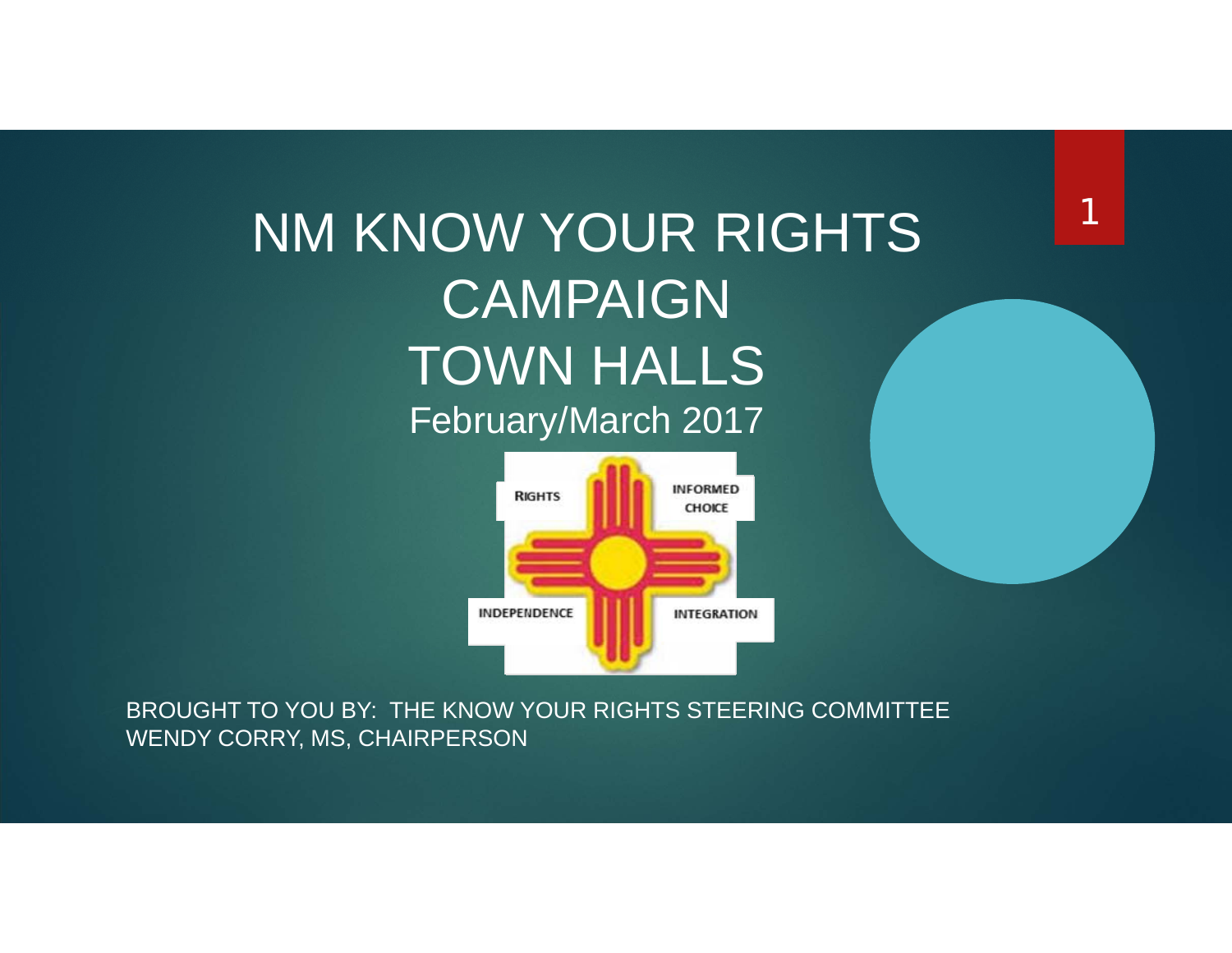#### NM Know Your Rights Steering Committee

The KYR Steering Committee was established by the Department of Health, Developmental Disabilities Supports Division and is made up of:

- $\blacktriangleright$ Developmental Disabilities Supports Division
- $\blacktriangleright$ New Mexico Allies for Advocacy
- $\blacktriangleright$ The ARC of New Mexico
- ▶ Case Management Action and Advocacy Council
- ▶ New Mexico Autism Society
- ▶ Developmental Disabilities Planning Council
- ▶ Disability Rights New Mexico
- ▶ Governor's Commission on Disability
- ▶ Human Services Department
- ▶ Parents Reaching Out
- ▶ San Juan Center for Independence
- ▶ Association of Developmental Disabilities Community Providers
- $\blacktriangleright$ Family Living Provider Association
- $\blacktriangleright$ UNM/Center for Development and Disability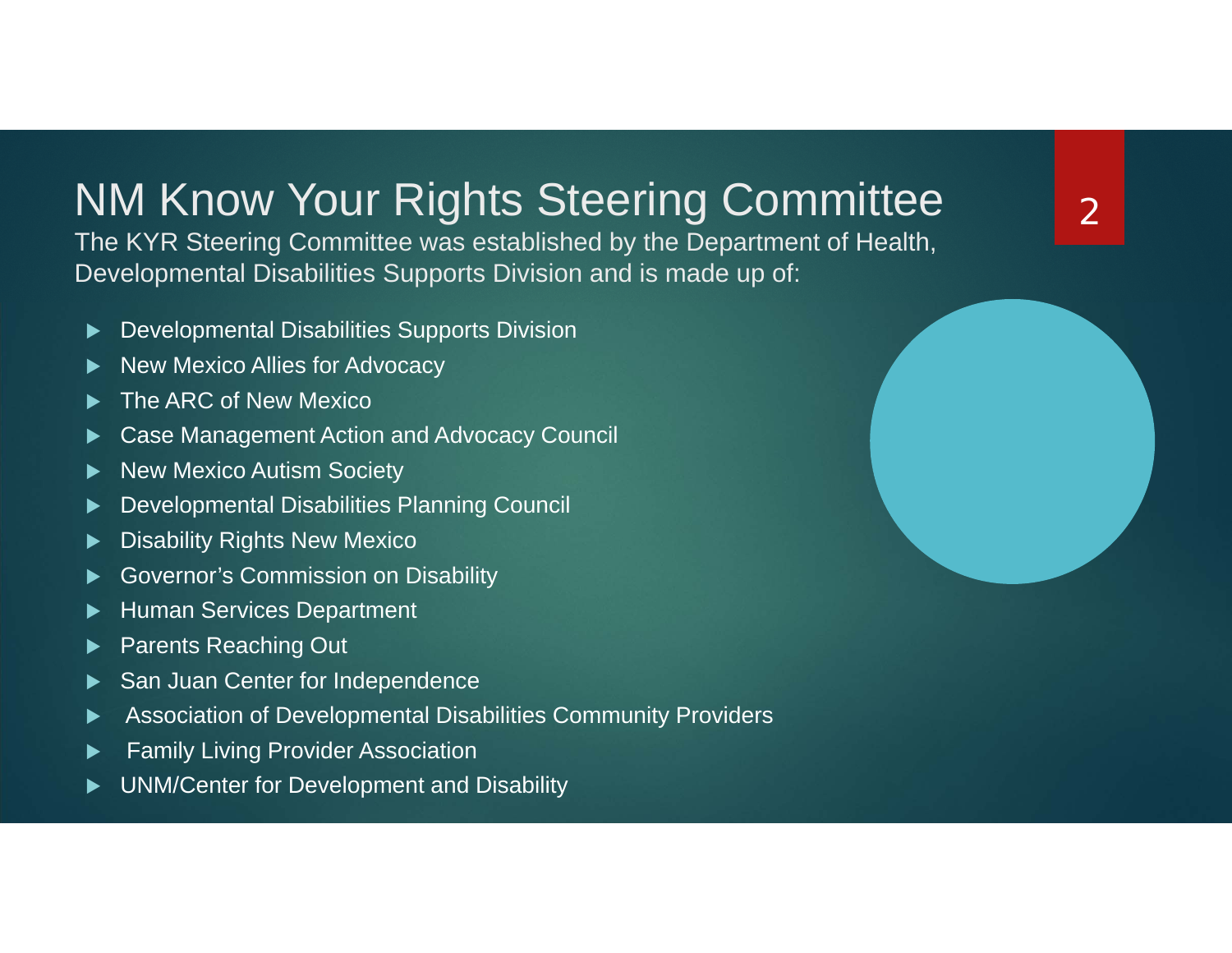## Why Are We Here: Disability Rights' are Civil Rights are Human Rights

3

Examples of the type of rights people with disabilities have are:

- ▶ Be treated as equals
- ▶ Be treated with respect
- $\blacktriangleright$ Choose where they live
- $\blacktriangleright$ Make choices about their lives
- $\blacktriangleright$ Go to school and choose where they go to school.
- $\blacktriangleright$ **Work**
- $\blacktriangleright$ Get married and have children
- ▶ Vote
- **D** Claim their human rights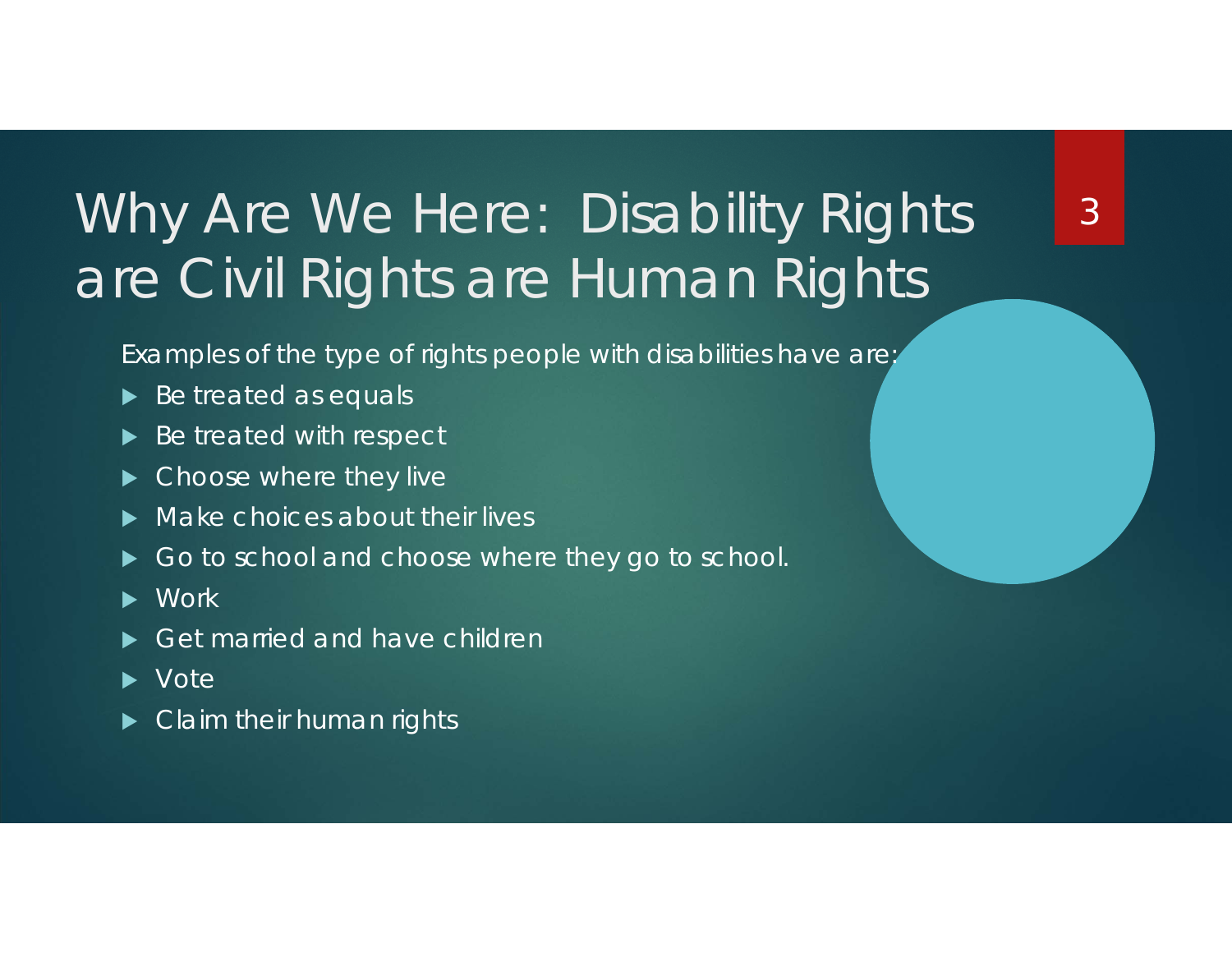#### History of Disability Rights

Through the efforts of many people, disability legislation was fueled by the Civil Rights Movement and includes but is not limited to:

- ▶ The Rehabilitation Act (1973)
- ► Education for all Handicapped Children Act (1975) replaced by IDEA
- ▶ Individuals with Disabilities Education Act (1990)
- **The Americans with Disabilities Act (1990)**
- ▶ Olmstead Act (1999)
- ▶ Developmental Disabilities Assistance and Bill of Rights Act (2000)
- ▶ Centers for Medicare and Medicaid Services (CMS) Home and Community Based Services (HCBS) Settings Final Rule (2014)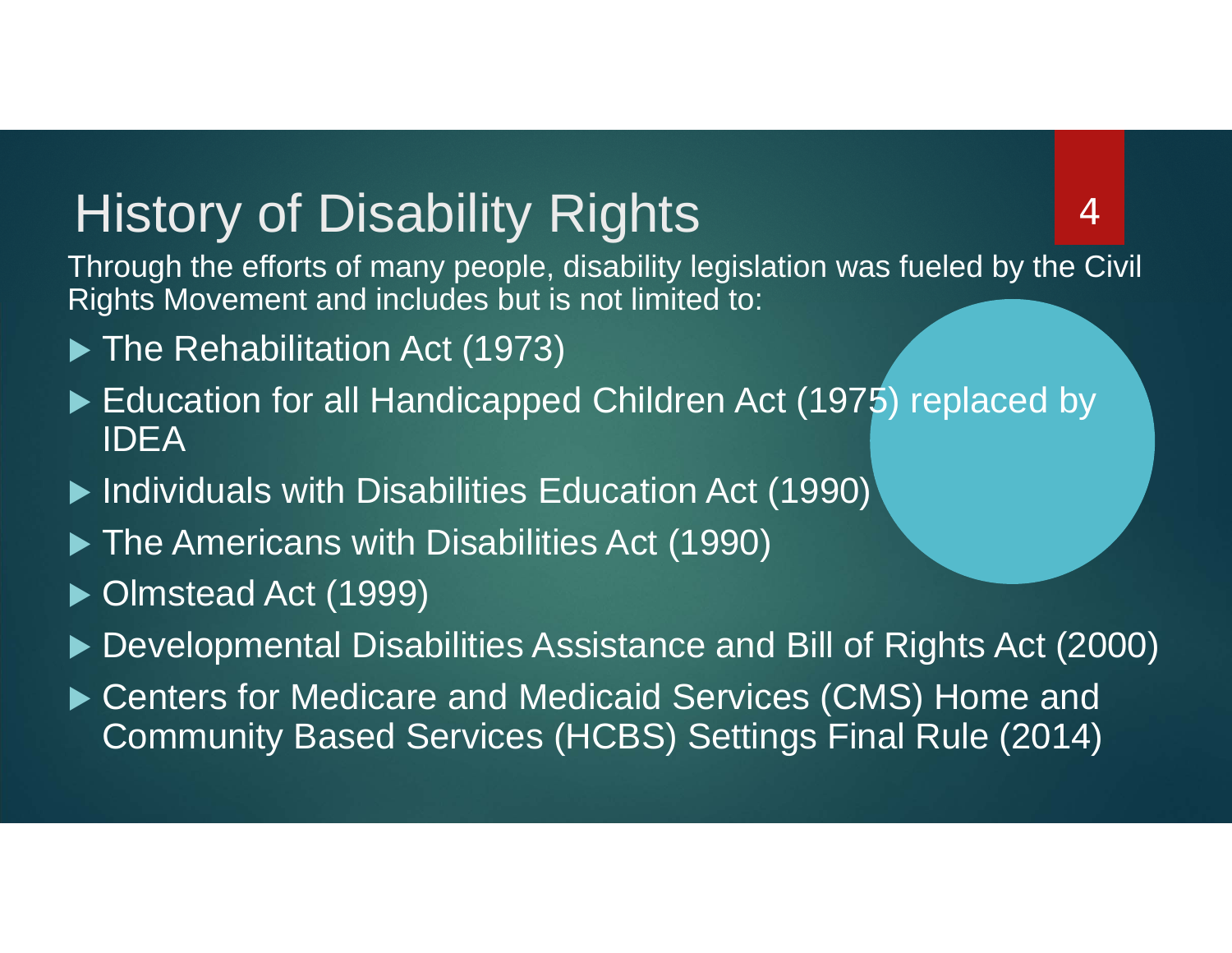NOW IT'S UP TO ALL OF US TO CONTINUE THE PROGRESS BY ORGANIZING AND STANDING UP FOR DISABILITY RIGHTS, HUMAN RIGHTS, CIVIL RIGHTS.

# DISABILITY RIGHTS ARE CIVIL RIGHTS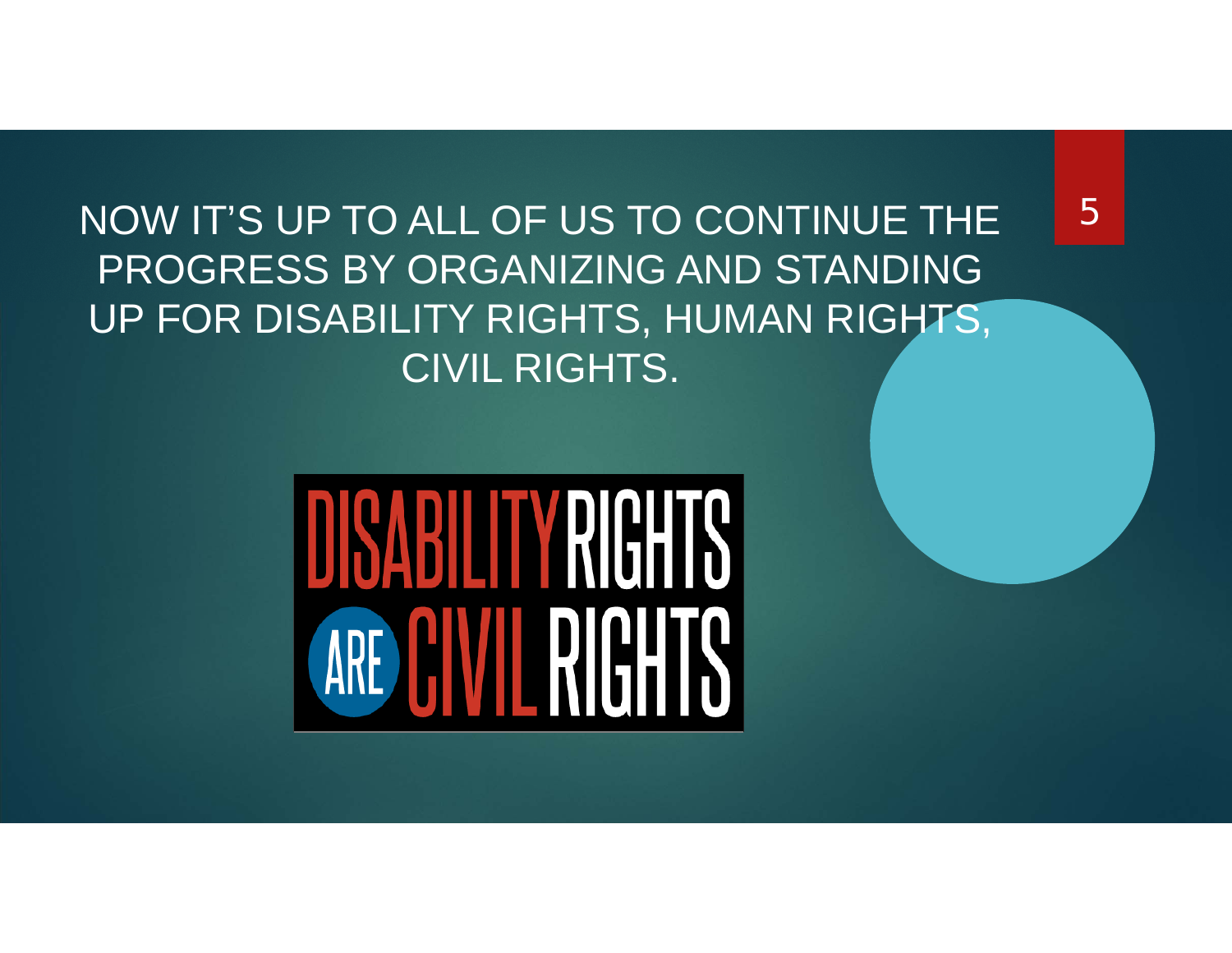## What is the Know Your Rights Campaign?

The KYR Campaign is a statewide initiative by DDSD in collaboration with the KYR Steering Committee and other stakeholders to:

- $\blacktriangleright$ Engage stakeholders and communities around the state
- $\triangleright$  Build and strengthen advocacy with and for people with Intellectual/Developmental Disabilities
- $\triangleright$  Raise awareness and educate communities across New Mexico that people with disabilities have rights
- $\triangleright$  Inform you and the public that the CMS HCBS Settings Final Rule is designed to make sure you have the opportunity for integration and access to the community, choice, individual rights, and independence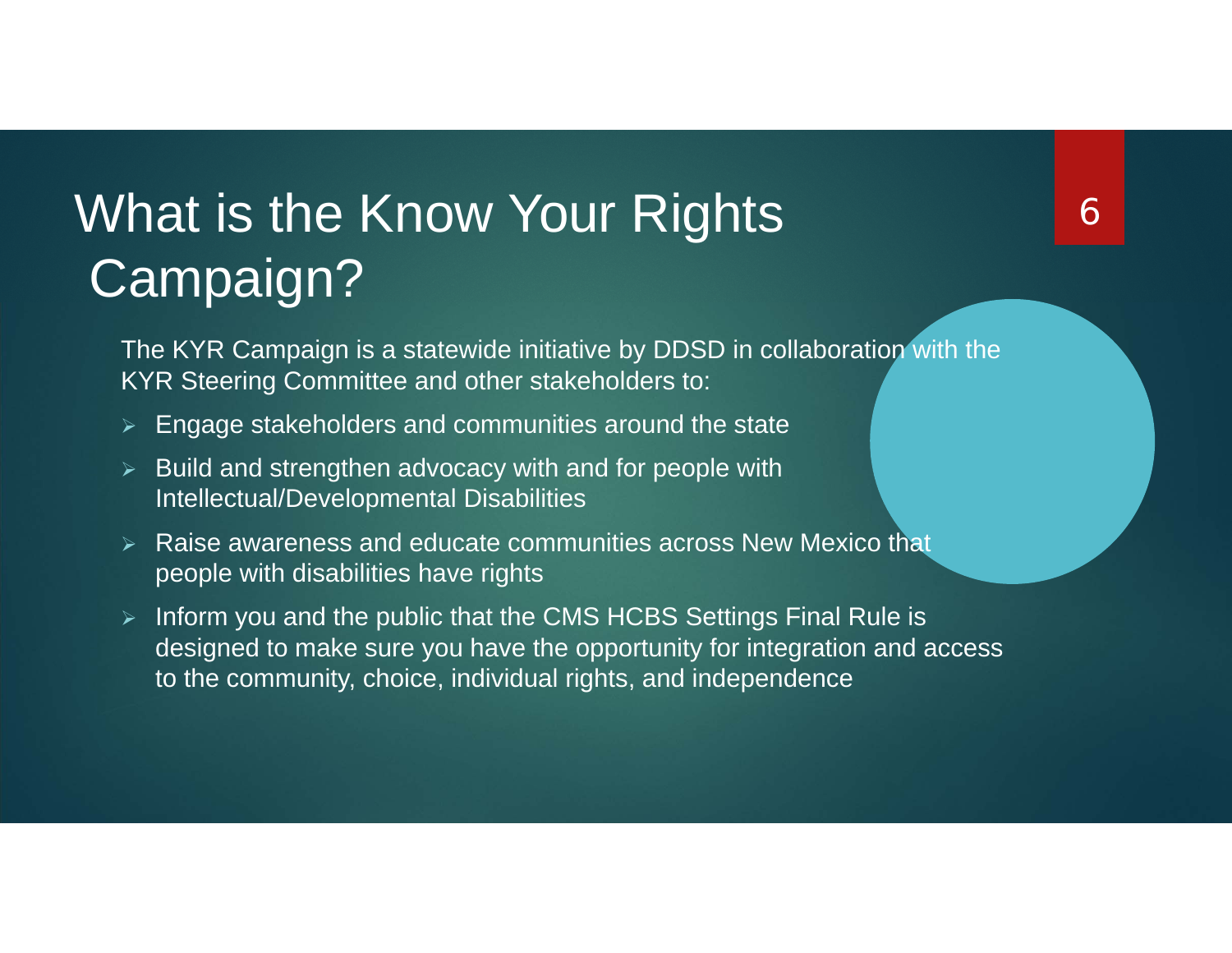National Disability Rights Network Comments on CMS Final Rule: Curt Decker, Exec. Dir. of NDRN

"This final rule is important to let states, providers, families, and individuals with disabilities know that the services paid for by Medicaid home and community based waiver funds will be in integrated settings, not some place that is called integrated, but is actually segregated from the public"

▶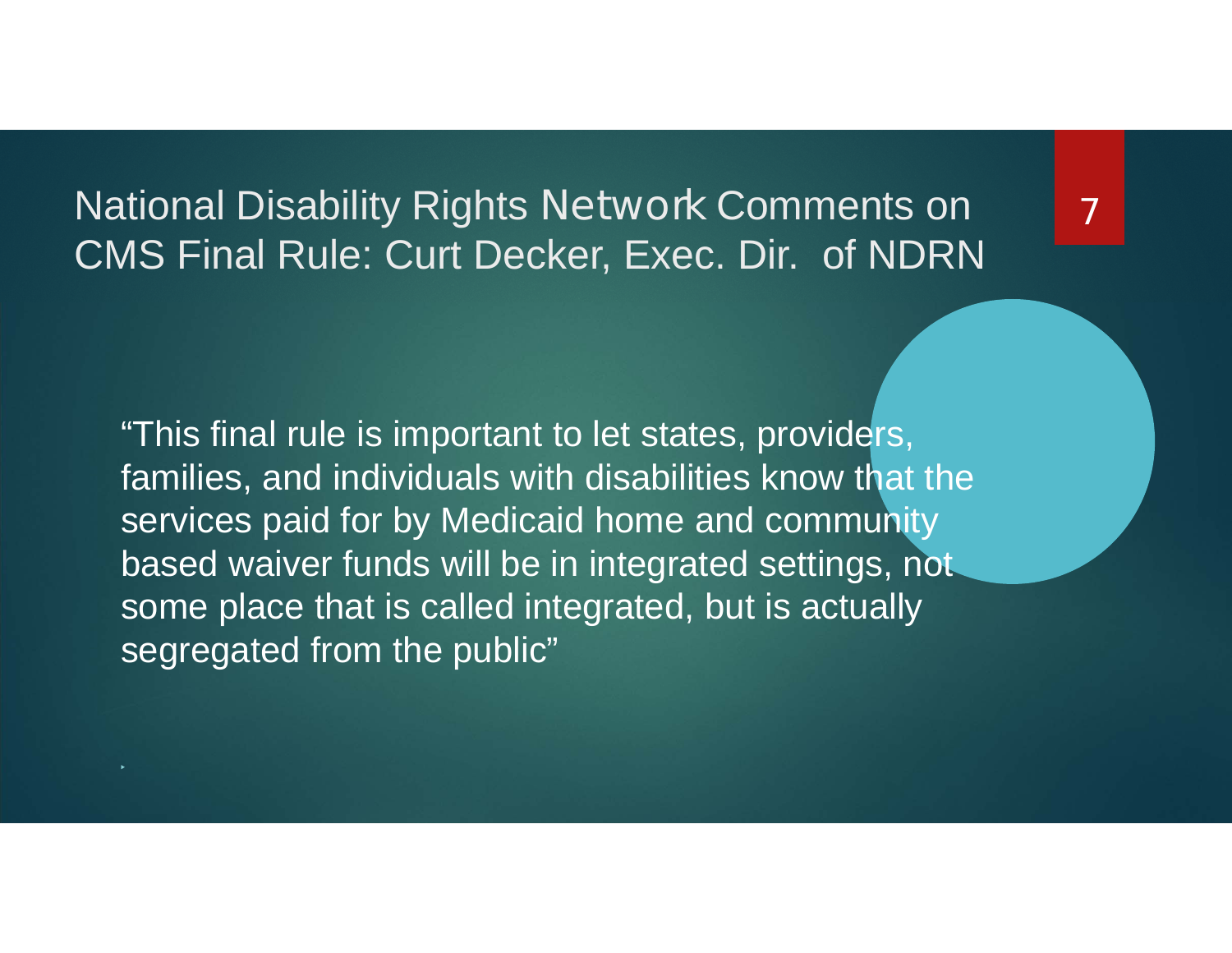The final rules require that all HCBS settings (residential and non-residential) must:

- Be integrated in and facilitate full access to the greater community
- $\blacktriangleright$  Maximize independence in making life choices
- ▶ Be chosen by the individual (in consultation with the guardian if applicable) from among residential and day options, including nondisability specific settings
- Ensure the right to privacy, dignity, respect and freedom from coercion and restraint
- ▶ Provide an opportunity to seek competitive employment
- $\blacktriangleright$  Provide individuals an option to choose a private unit in a residential setting and
- ▶ Facilitate choice of services and who provides them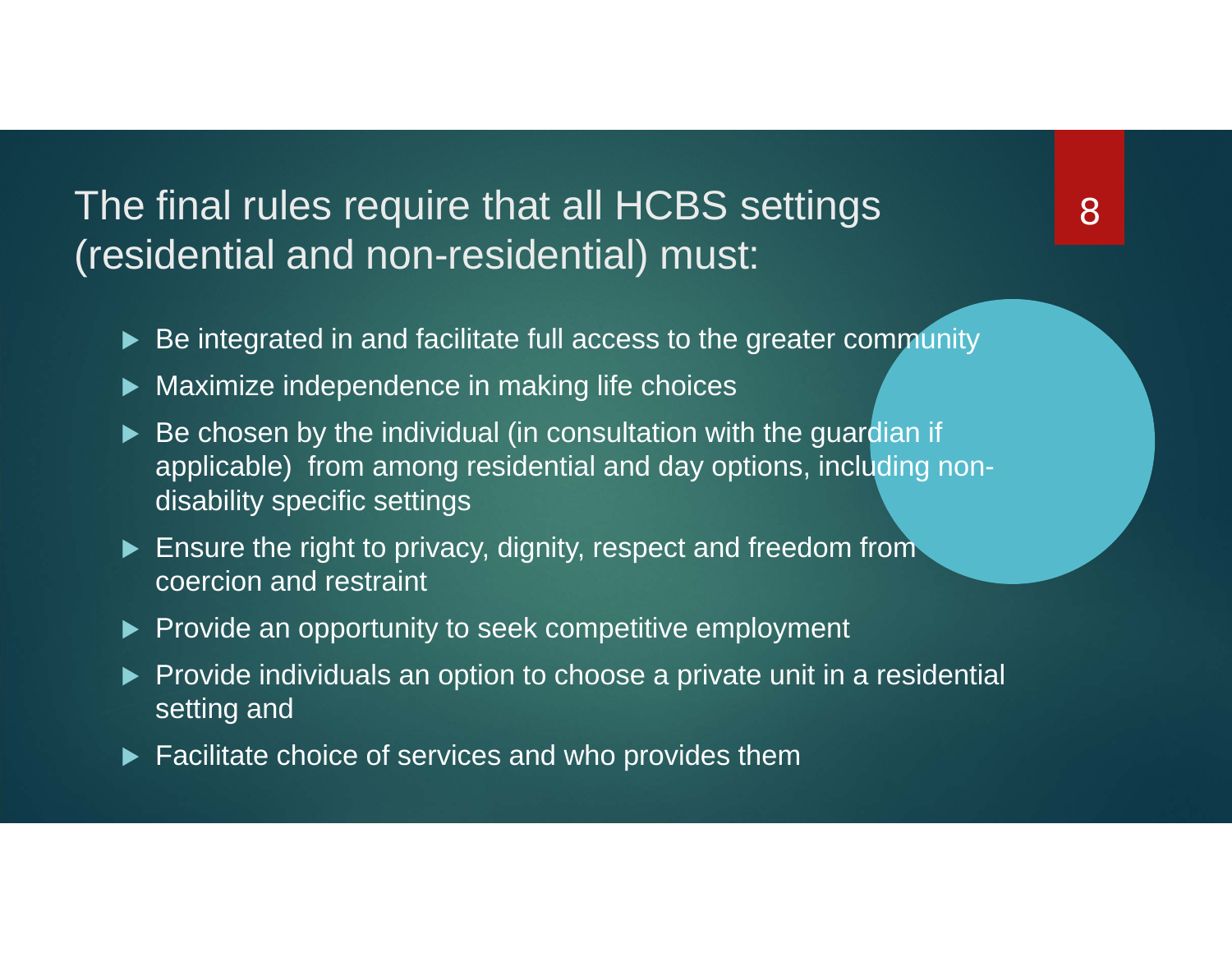#### How is the Know Your Rights Campaign linked to the CMS Final Rule?

The Know Your Rights Campaign AND the CMS Final Rule: HCBS Settings Requirements provide individuals (in consultation with their guardian if applicable) opportunities for:

- •Integration and access to the community
- •**Choice**
- •Individual rights
- •Independence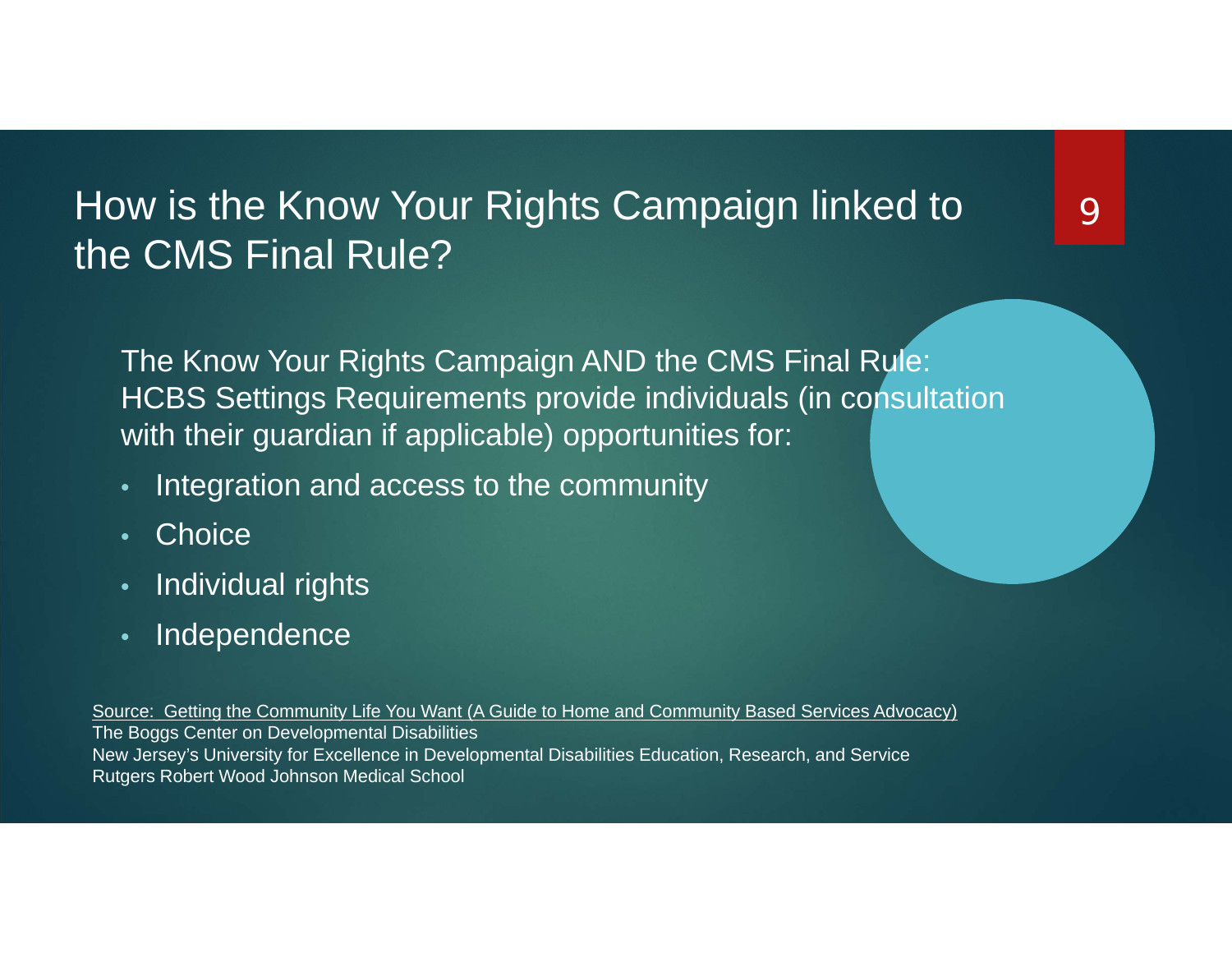#### Written comment from the ABQ Town Hall on Feb. 1, 2017

► "Will they be able have partys sents they took away partys in the group homes and have real candles can they have snakes (snacks) if they want to if they don't need on a diet, can they eat what they want just because someon eles needs to does not mean they should have as well can they get rides to jobs that are not on 9-5 work days and get back home can they have an animal that is not for service they can have a ride for help with him or her can we live where their is no dugs and on a good runing bus rut and not have to be buged for money?"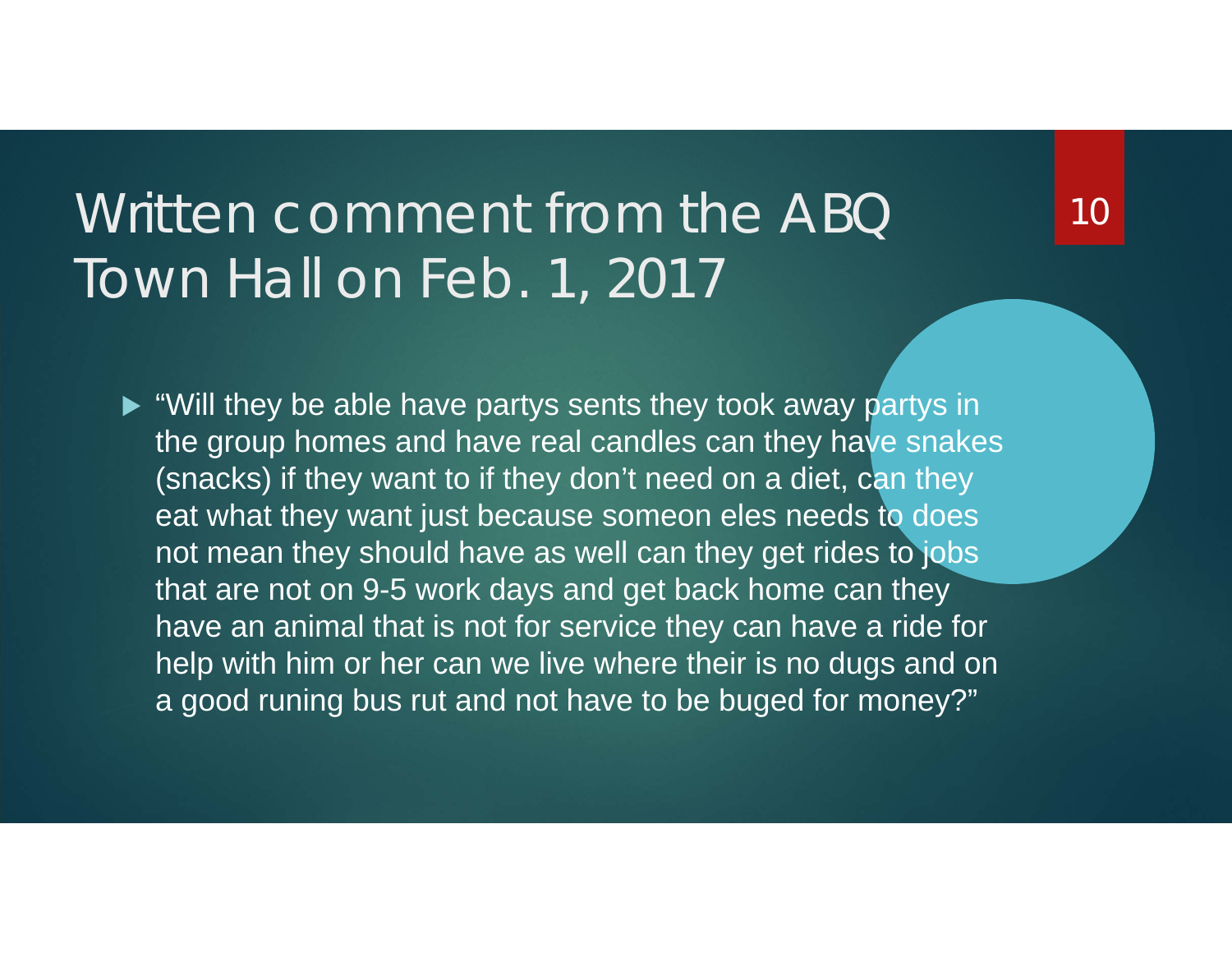#### Integration and Access to the **Community**

Integration and access to the community means that you have chances to:

- ▶ Find competitive employment working alongside with people without disabilities
- **Participate in local activities**
- Control your own budget
- Access services in the community just like people without disabilities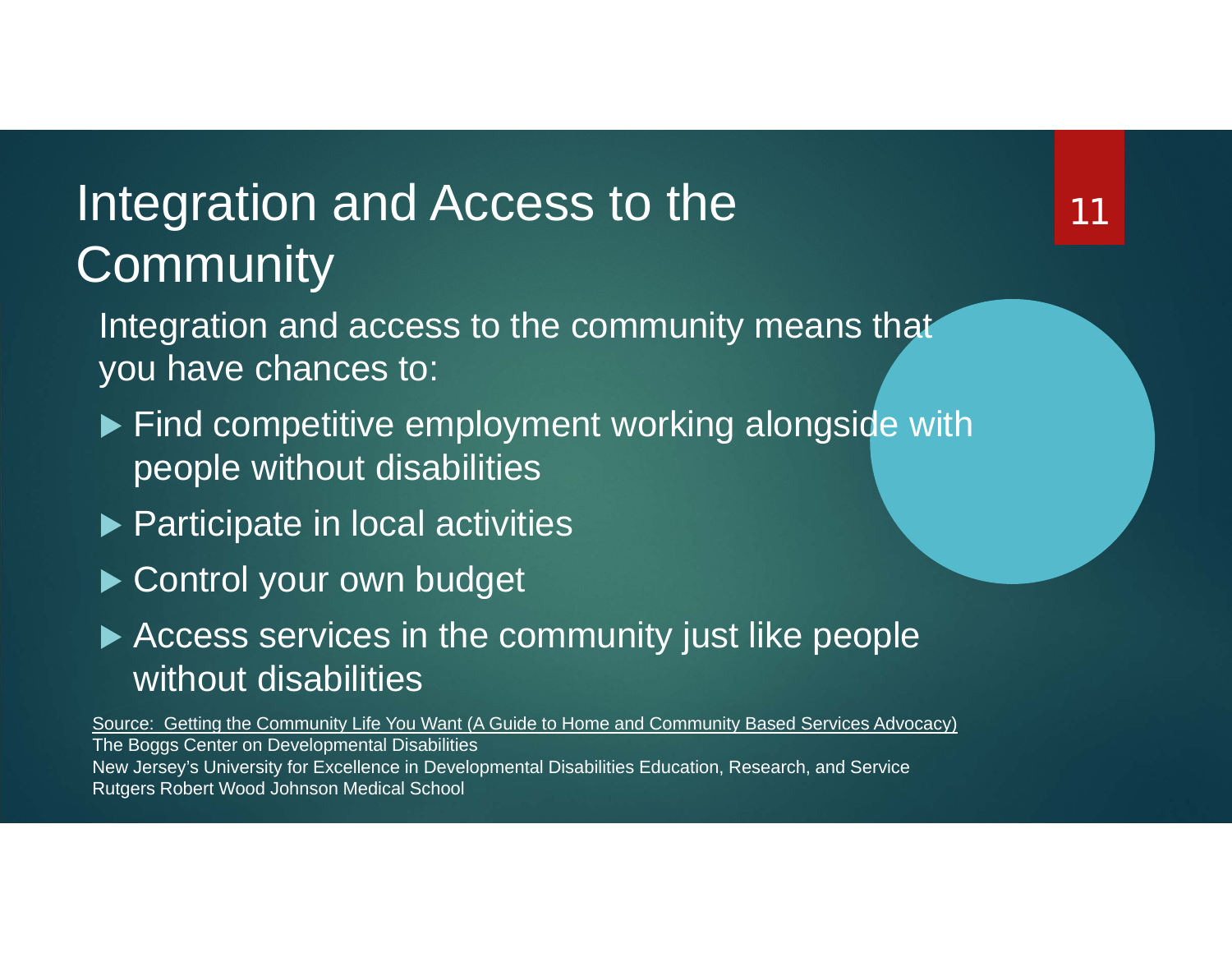## **Choice**

- ▶ Choice means that you can select the services and supports that you need
- ▶ Choice means that you can select who provides services and supports and where you receive them
- ▶ You should have the option to live and receive services in places that are for people with and without disabilities.
- ▶ A choice of housemates
- ▶ A choice of how to decorate your room or living unit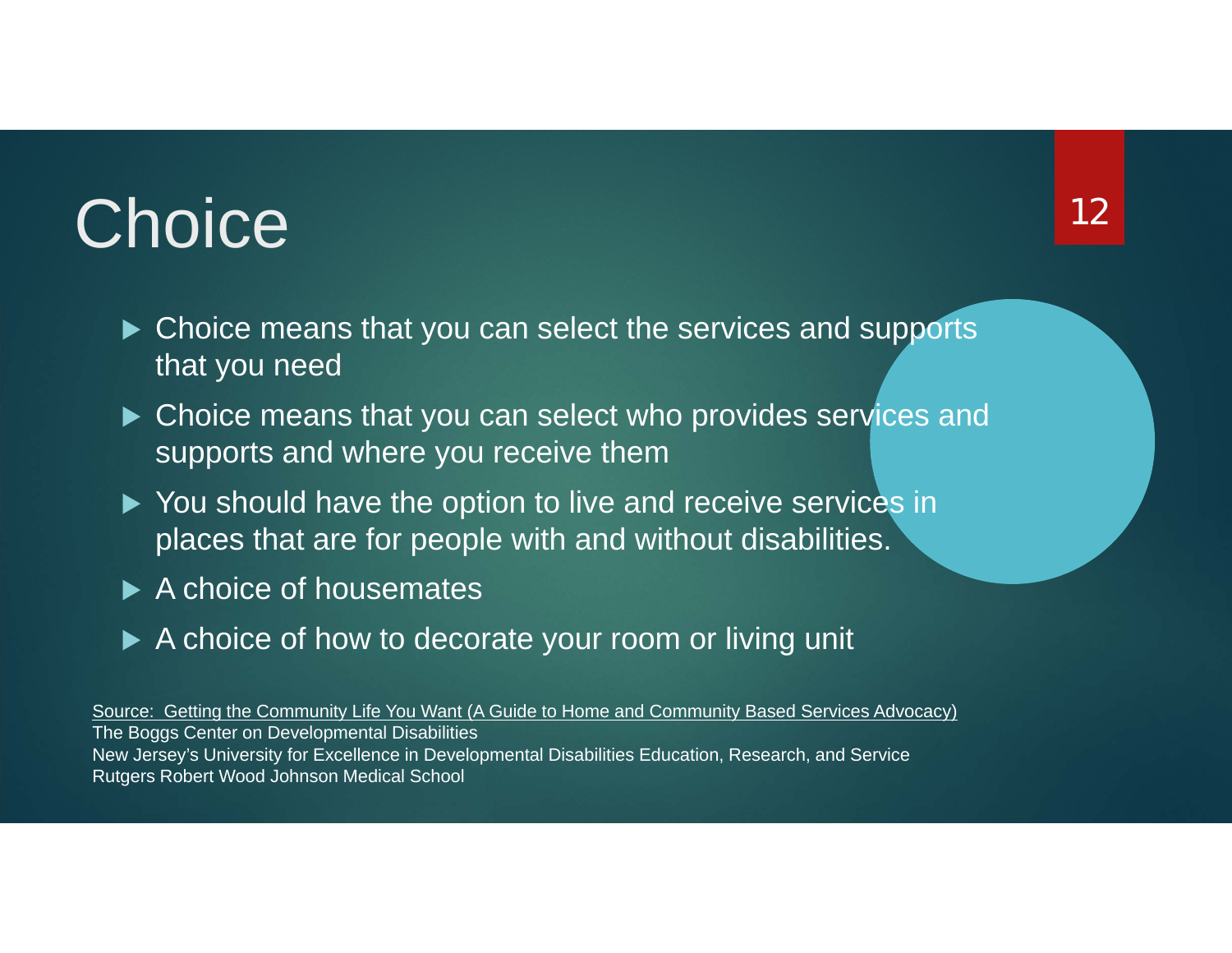#### Individual Rights and Independence

Individual Rights and independence means that you are in charge of making decisions about your life and what you want to do. This includes:

#### $\blacktriangleright$  Privacy

- ▶ Dignity and respect
- **Freedom from coercion and restraint**
- ▶ Have freedom and support to control their schedules and activities and have access to food at any time
- $\blacktriangleright$  Have visitors at any time
- ▶ A setting that is physically accessible to the individual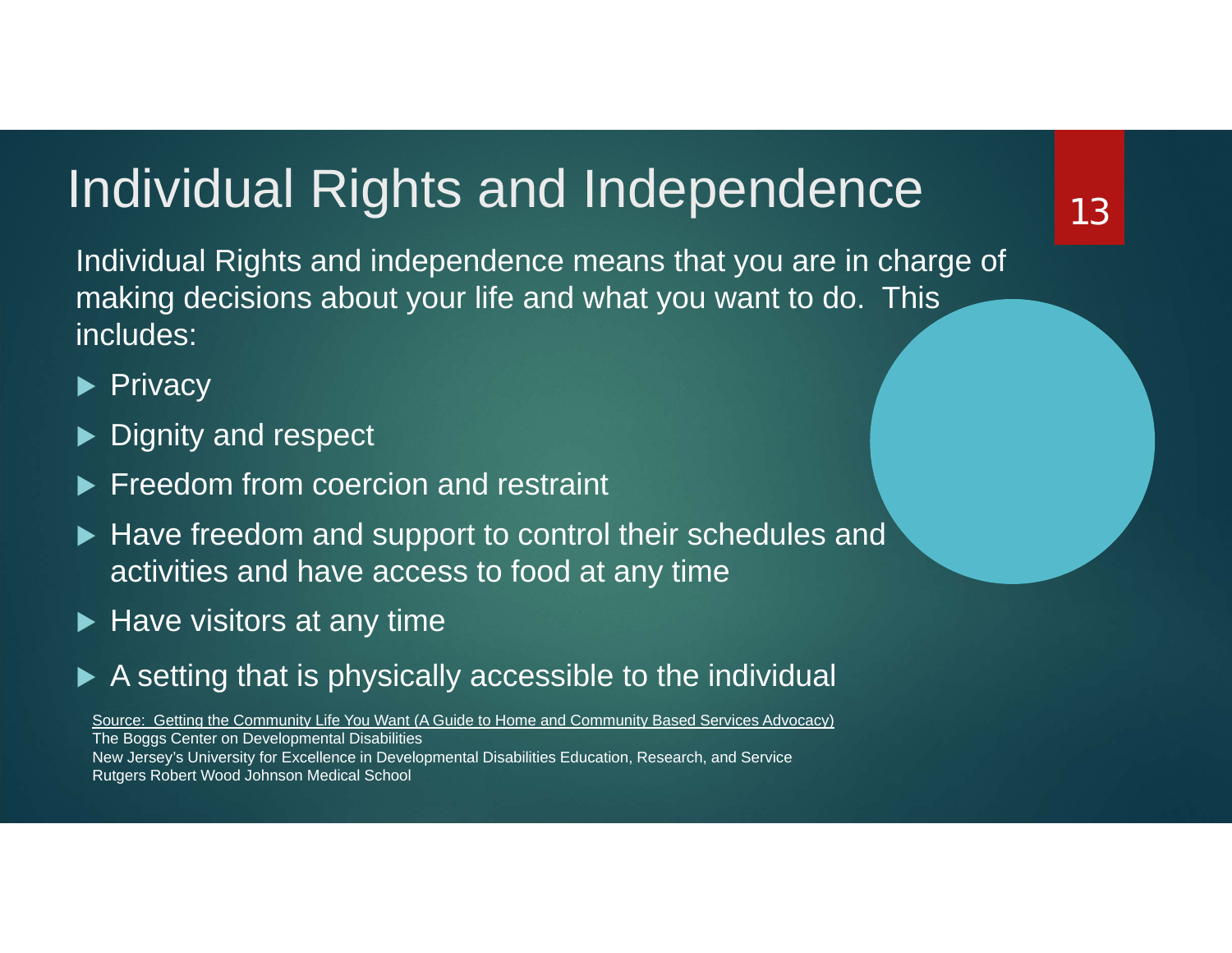#### Guardians and the Know Your Rights Campaign

- ▶ CMS recognizes that plenary guardians get to make final decisions on certain things.
- However, CMS requires that states meet the person centered planning requirements of the rule which generally require that the process be driven by the individual themselves.
- ▶ CMS expects guardians to follow a "substituted judgment" decision-making process that requires that the guardian talk with the individual and attempt to assess what the individual's own wishes and preferences would be.
- A Protected Person for whom a guardian has been appointed retains all legal and civil rights except those that have been expressly limited by court order.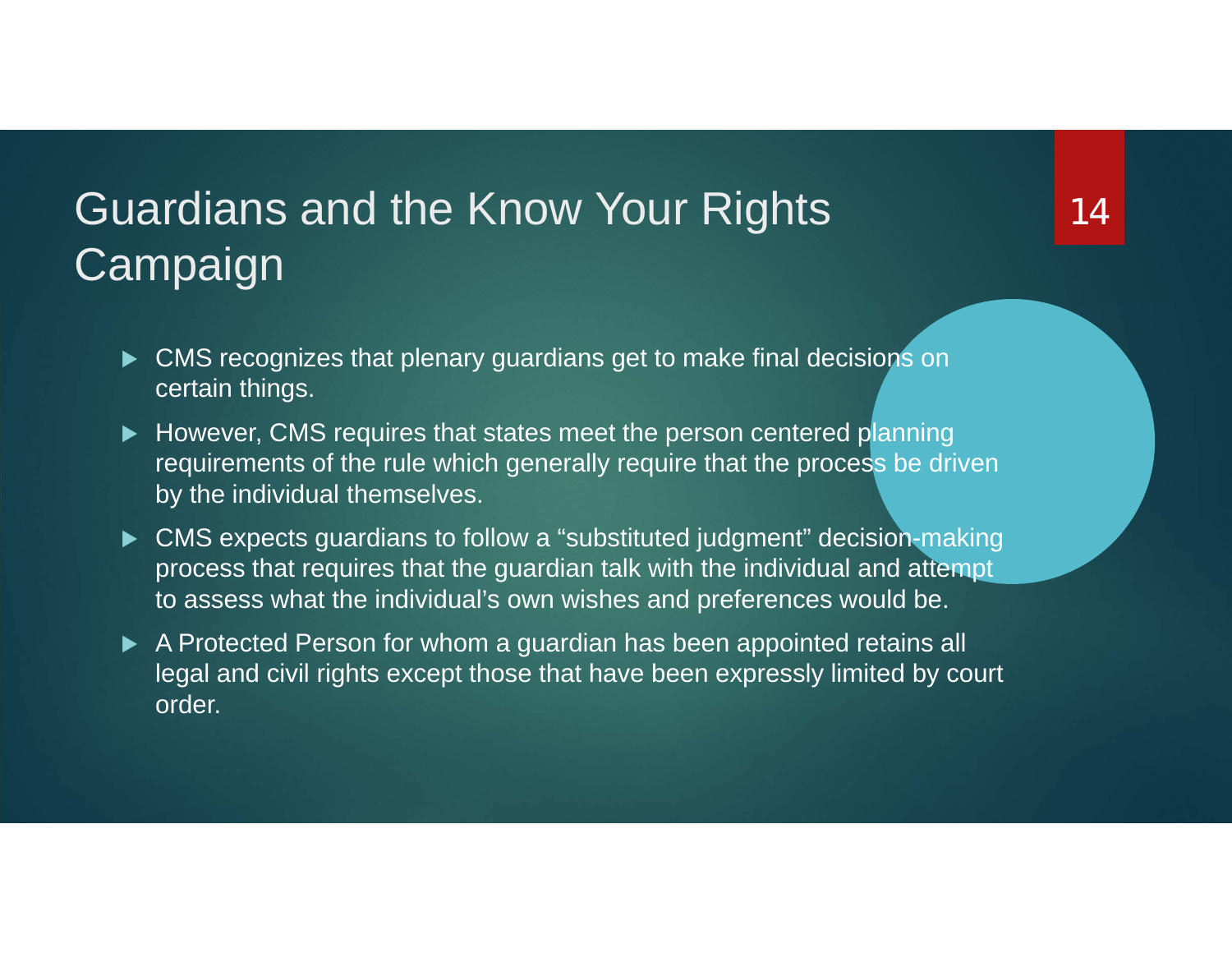#### How will the State Comply with the CMS Final Rule?

▶ All settings, residential and non-residential must meet the settings requirements previously outlined

▶ Providers conducted a Provider Self-Assessment

▶ The University of New Mexico, Center for Developmental Disabilities (UNM/CDD) will help the State by conducting a survey of providers and participants

The State has to comply by March 2019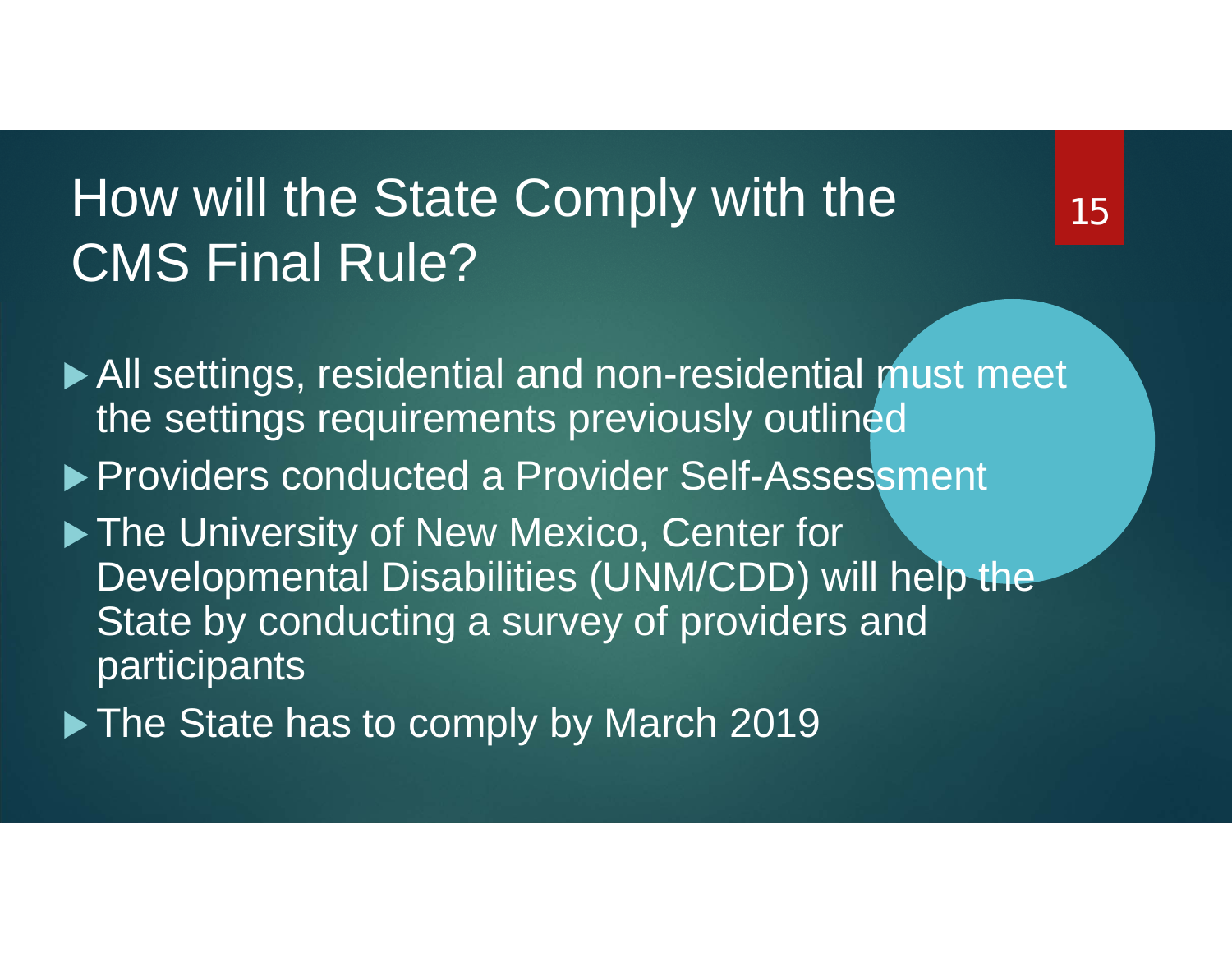#### Participant Survey

- ▶ UNM/CDD may contact you or your guardian to ask you to share your thoughts to help the state learn more about what people with developmental disabilities want from the HCB services they receive.
- ▶ This is your chance to tell the state if you think services and supports you receive provide the opportunity for integration and community access, choice, individual rights and independence.
- ▶ Example of questions UNM/CDD will ask include:
	- 1. Did you get to choose who gives you services (get to choose the provider)?
	- 2.Can people you know come and visit you?
	- 3. Do you do things like go shopping or see your family or friends, when you want?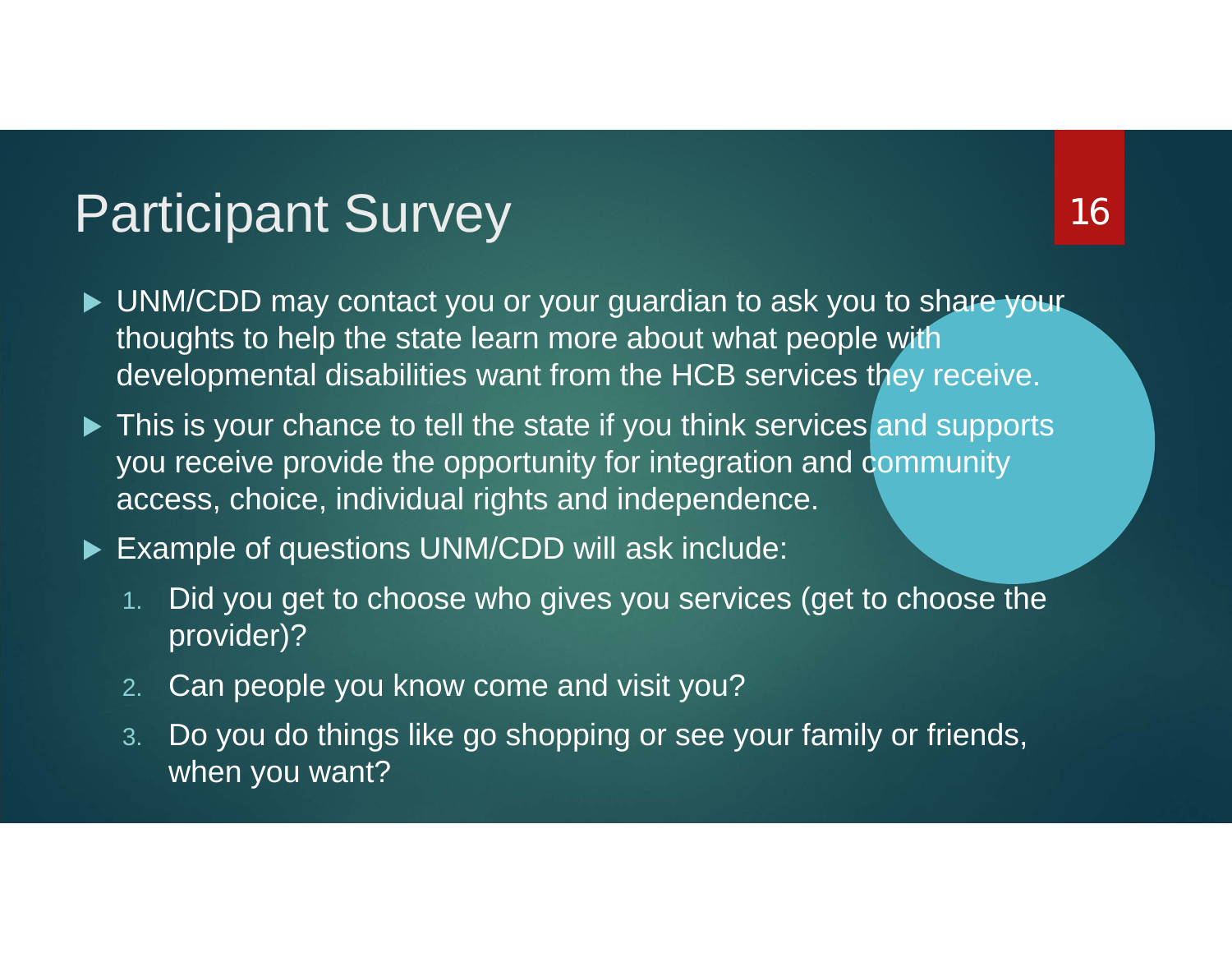#### WHAT'S NEXT

We Want To Hear From You! How can you be Involved?

- $\blacktriangleright$ Participate in the Waiver Participant Survey if selected
- $\blacktriangleright$ Participate in town halls
- $\blacktriangleright$ Talk to your family, community and legislators about your rights
- $\blacktriangleright$ Be prepared to comment on plans multiple times during the transition period.
- Public input opportunities in the transition process include waiver amendments; changes to state rules, policies, and procedures related to the HCBS programs; and changes to state statutes or code.

- ▶ It is crucial that advocates and family members weigh in to support states' efforts to comply
- ▶ Keep up with what's going on:
	- www.ACTnewmexico.org www.HCBSadvocacy.org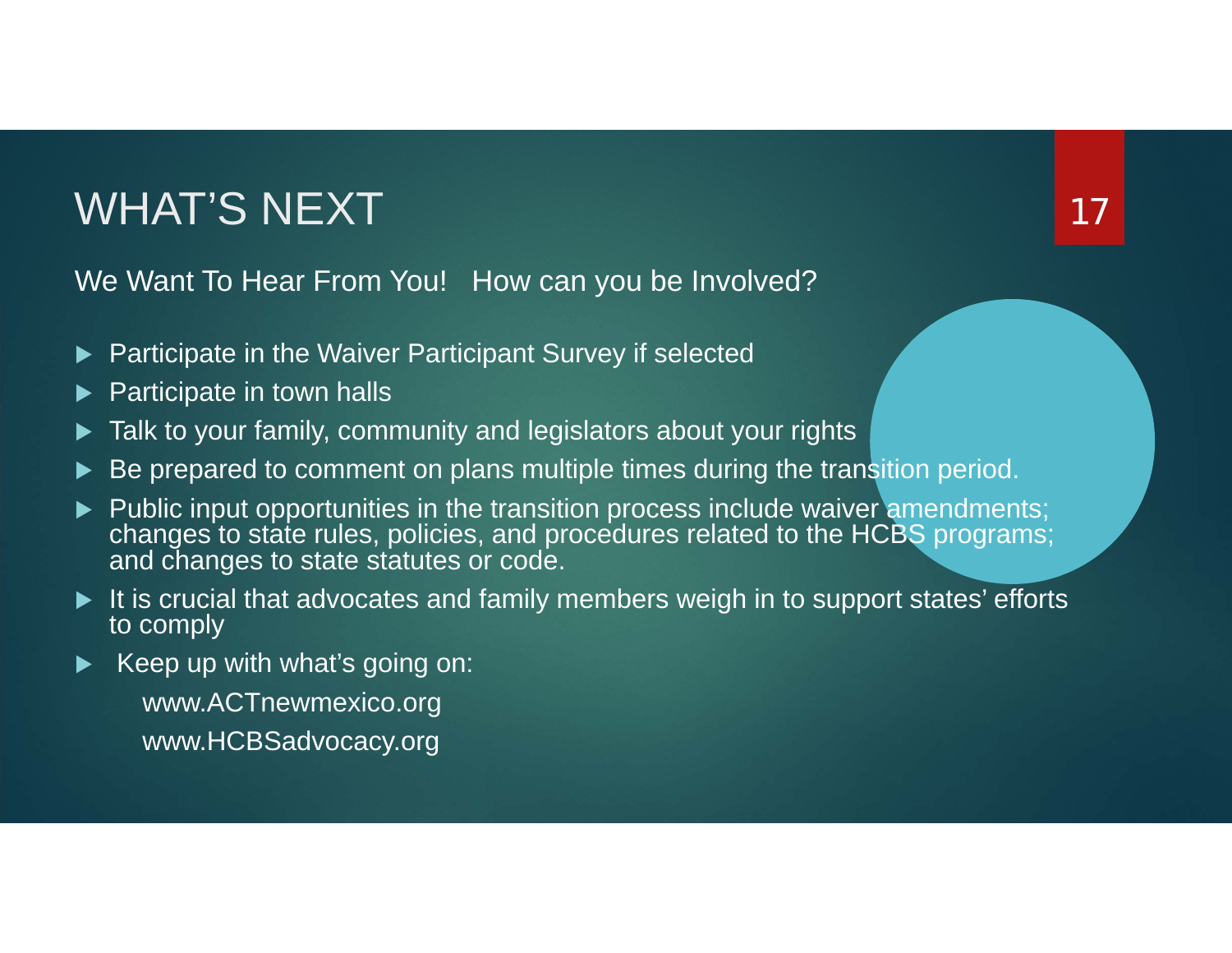## ORGANIZE AND SPEAK UP FOR RIGHTS (IT'S UP TO ALL OF US)

Let your voices be heard:

#### **NO MORE**

- ▶ Only being offered disability-specific supports and services
	- ▶ Being grouped on agency-controlled outings
		- ▶ Living with people you don't want to
			- ▶ Sheltered workshops
	- $\blacktriangleright$  Being denied employment due to disabilities
	- $\blacktriangleright$  Being denied relationships or adult activities
		- $\blacktriangleright$  Being treated like a child
		- ▶ Being denied access to healthcare
	- $\blacktriangleright$  Being labeled as a disability instead of a person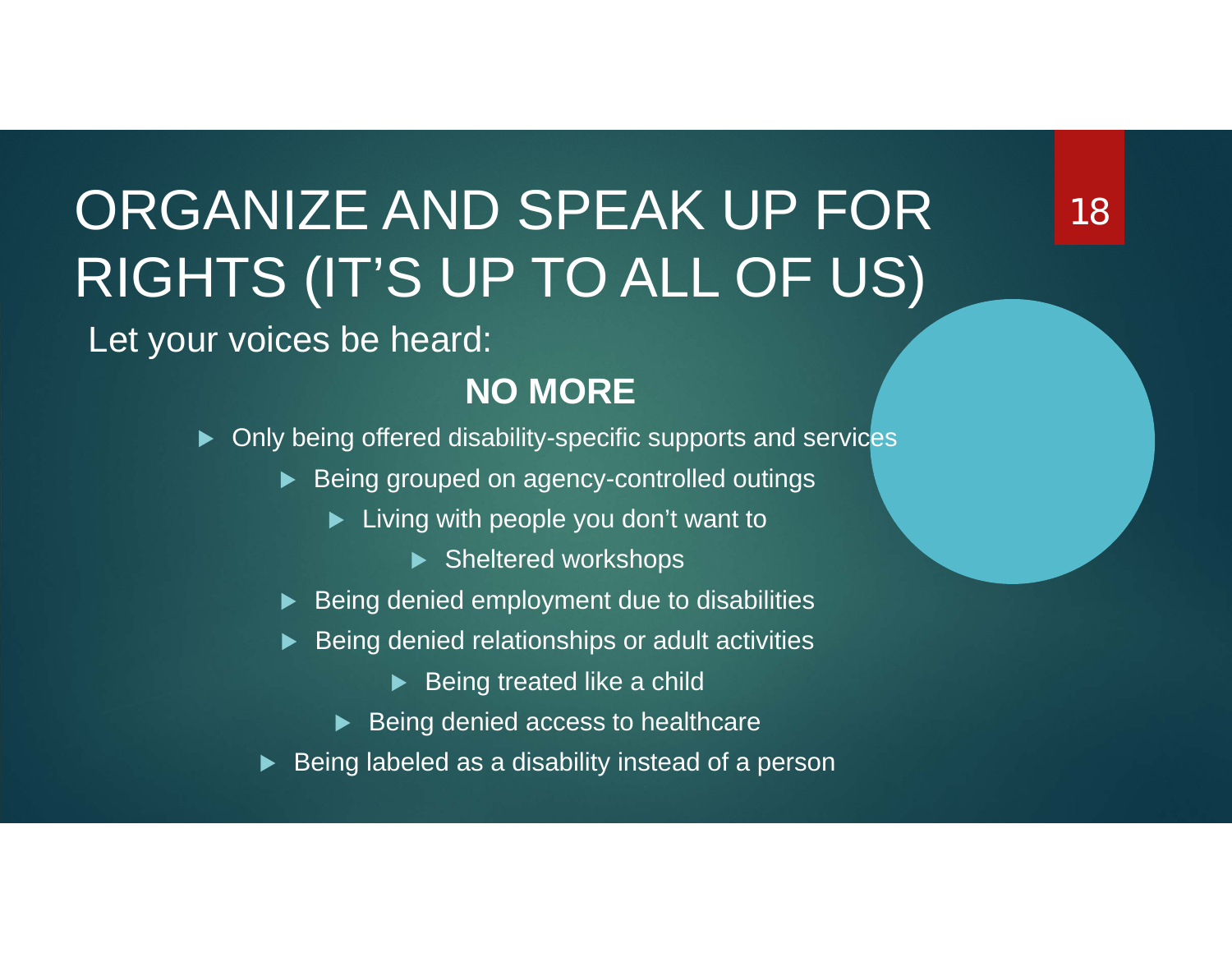### WE WANT MORE:

**Awareness**  $\blacktriangleright$  People having a voice and being heard ▶ People being seen as people and not a disability  $\blacktriangleright$  People talking, working, and playing alongside each other  $\blacktriangleright$  Healthier people  $\blacktriangleright$  Having more happiness and fulfillment in life ▶ People being more self-sufficient and less dependent on systems and paid staff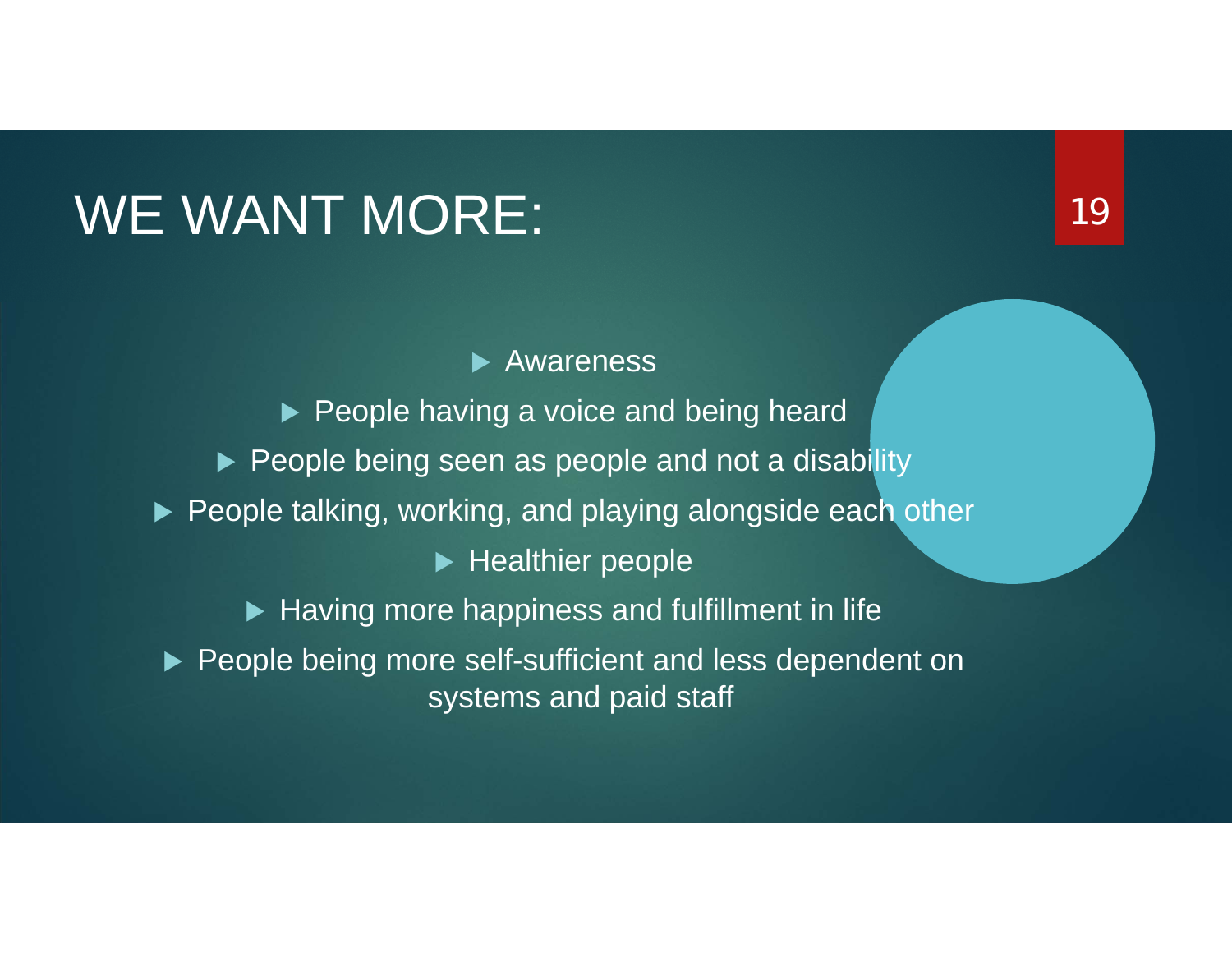#### "Nothing About Us Without Us"

- Get involved
- •Educate yourself and your family
- •Educate your community
- •Share your experiences and feedback
- •• Help ensure NM efforts lead to positive systems change
- Be an advocate for choice and full inclusion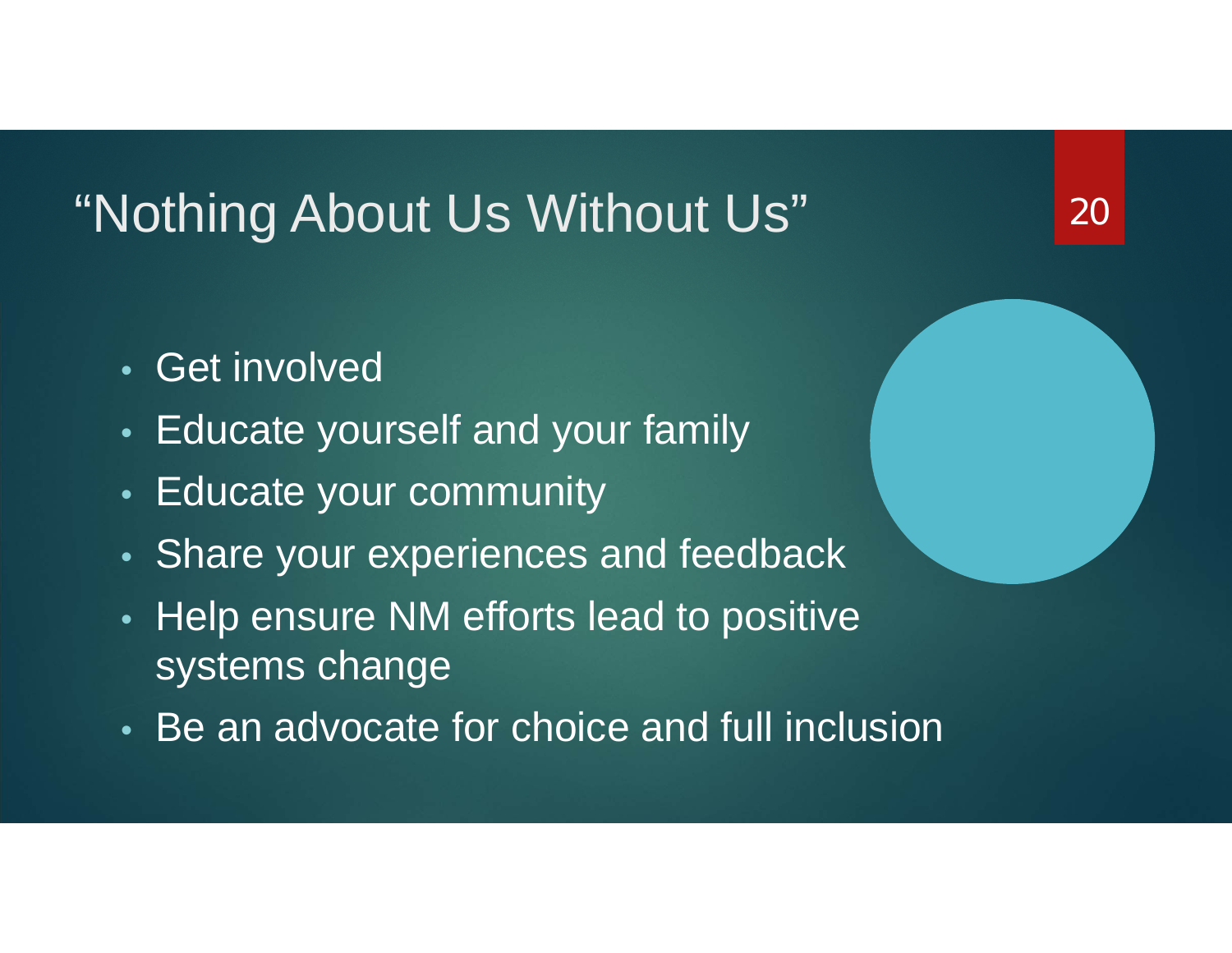#### State-Wide Town Halls 2017

- Albuquerque: February 1st
- Santa Fe: February 9th
- Las Cruces: February 16th
- Taos: February 28th
- Roswell: March 7th
- Gallup: March 14th
- ▶ Farmington: March 29th
- Silver City: April 3rd

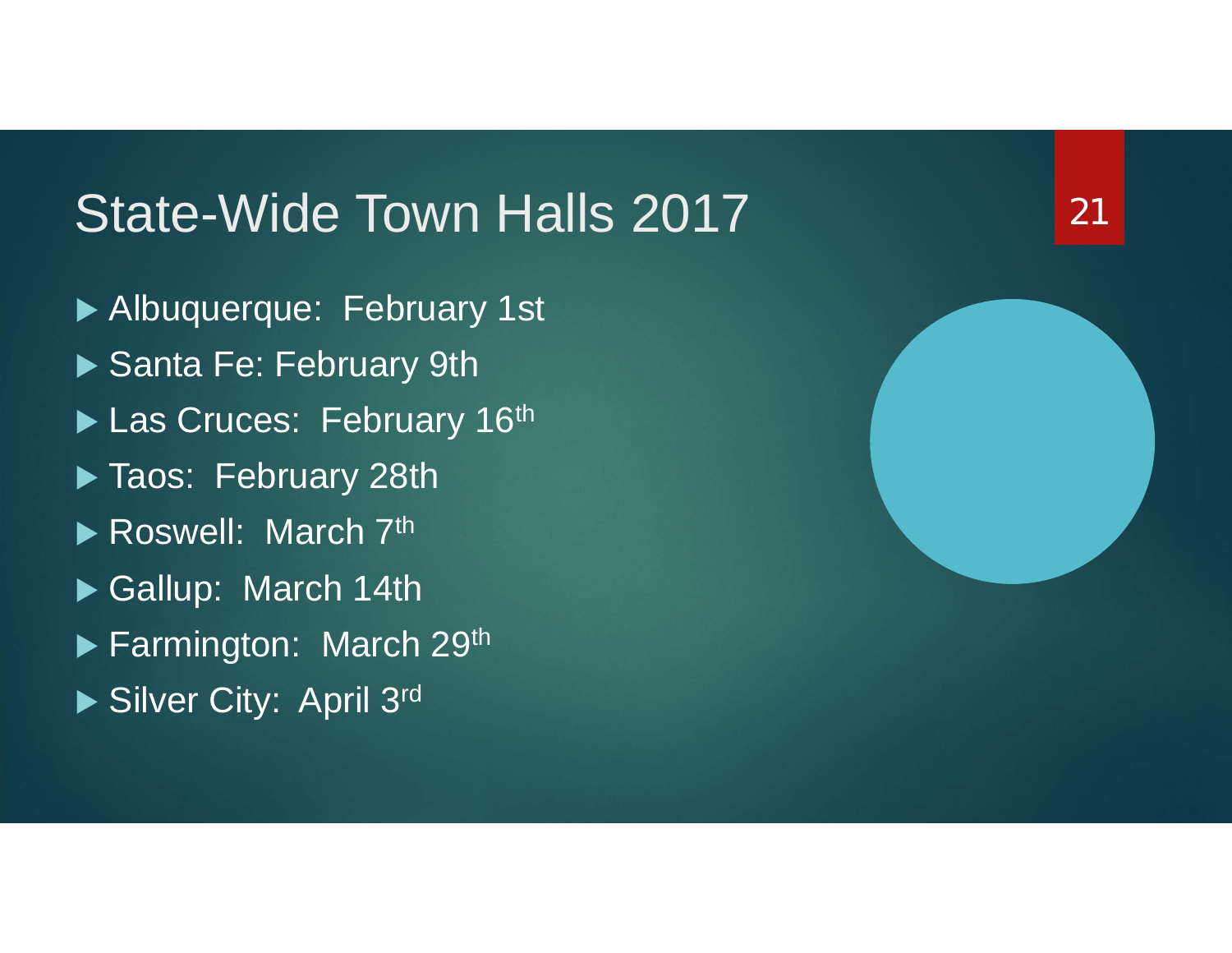Adapted from the Developmental Disabilities Supports Division: Know Your Rights Campaign

#### CONTRIBUTORS

- ▶ Wendy Corry, Corry Consulting LLC
- ▶ Jennifer Rodriguez, DDSD, Community Programs Bureau **Chief**
- ▶ Roberta Duran, DDSD, Deputy Director
- Christina Hill, DDSD, DD Waiver Program Manager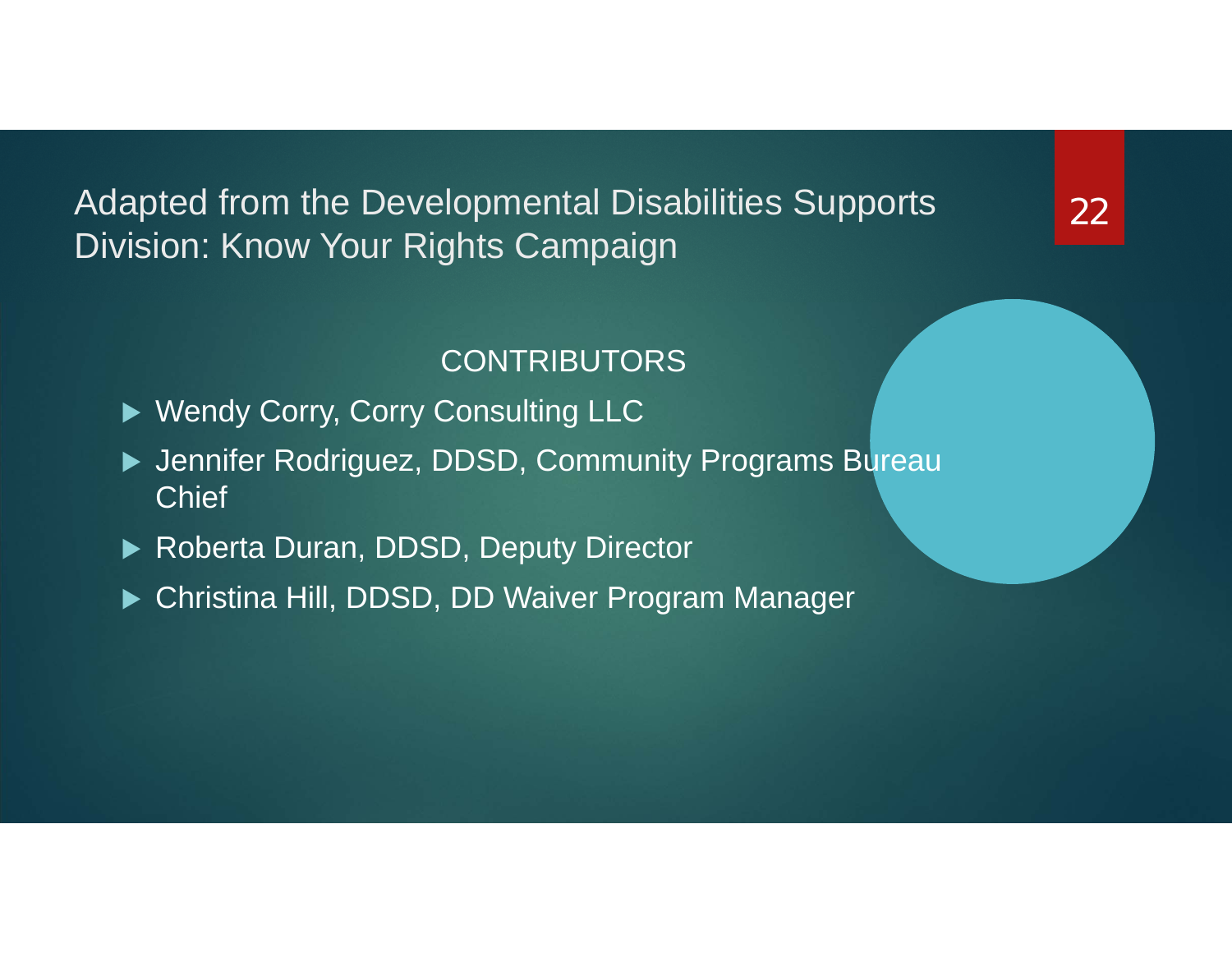#### Resources

1. HCBS Settings Rules: How to Advocate for Truly Integrated Community Settings (Unabridged)- HCBS Advocacy Coalition. http://hcbsadvocacy.org/national-resources/

2. The Medicaid Home and Community Based Services Settings Rules: What You Should Know!- HCBS Advocacy Coalition. http://hcbsadvocacy.org/national-resources/

3. The Home and Community-Based Settings Rule: What Does it Mean for You?, http://hcbsadvocacy.org/national-resources/

4. Questions and Answers - 1915(i) State Plan Home and Community-Based Services, 5-Year Period for Waivers, Provider Payment Reassignment, Setting Requirements for Community First Choice, and 1915(c) Home and Community-Based Services Waivers - CMS 2249-F and 2296-F

5. HCBS FINAL REGULATIONS 42 CFR Part 441: QUESTIONS AND ANSWERS REGARDING HOME AND COMMUNITY-BASED SETTINGS https://www.medicaid.gov/Medicaid. Information/By-Topics/Long-Term-Services-and-Supports/Home-and-Community-Base Services/Home-and-Community-Based-Services.html

6. Change Your Life With Human Rights (Harvard Project on Disability), https://worlddownsyndromeday.org/